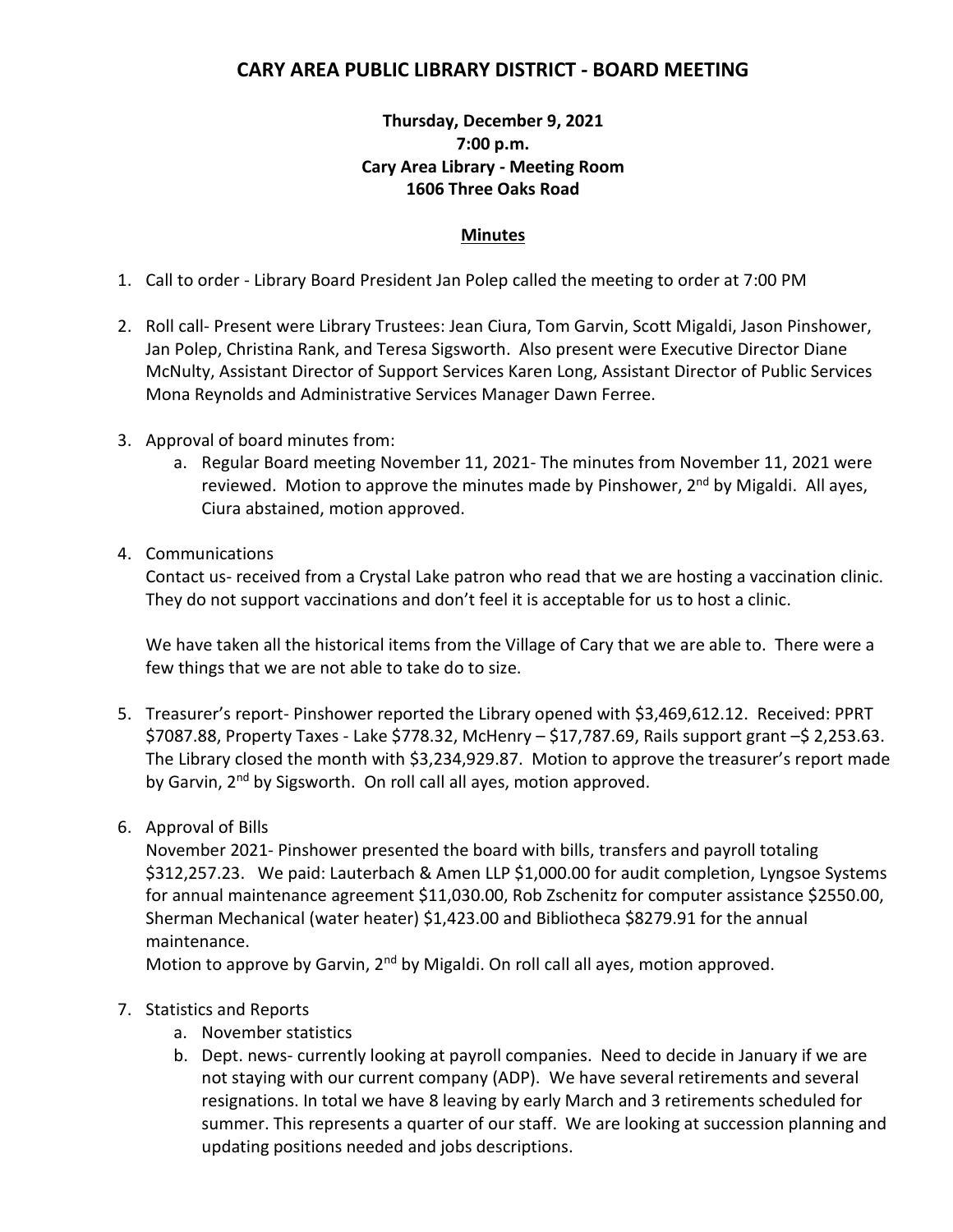- c. Strategic plan update- Diane is requesting that we report updates at the end of the quarter (January 2022 will be a report on the  $4<sup>th</sup>$  quarter) instead of monthly because we have so much going on right now with staff leaving and filling positions and the cooperative initiative with District 26. Jean spoke of stretching out the Strategic plan from the current 3 year to 5 year. Bringing in new staff that fall into the rubric of diversity fits into the strategic plan.
- 8. Unfinished Business
	- a. Discuss statistics for board reports- What are the firm things you would like to see? Migaldi stated that trends (graphs) would be more helpful. In the past we have had a spreadsheet with Checkouts, Patron counts. We can do some of thing through OpenGov. It may be a good time to look at digital usage compared to materials. Helpful to know who our biggest users of the Library. Statistics on circulations of LGBTQ, Spanish, etc. materials. Total attendance of programs by Adult, Teen, Youth and multiage. OCLC has data on number of requests made and how many were filled. Looking for how we serve the community in number of Passports, homebound, drive-up, book an expert (by area), tech desk/service center statistics. Macro information gives a broad view.
	- b. Discuss ILA conference programs- Super helpful to a new trustee. Mentor program for a new trustee would be helpful with recommendations of what things could be viewed to help understand what and why we do things the way we do.
	- c. Discuss and approve Resolution No. 21-12-A Resolution Approving Intergovernmental Agreement (Illinois Libraries Present intergovernmental agreement) - Diane shared the Lawyers view on the agreement. He is on board with the 6 months trial but would suggest more specific language if the program continues. Discussion was held on our control over our costs and getting out if it is something we don't agree with. Also, at what point will they reassess. Motion to approve Resolution No. 21-12-A Resolution Approving Intergovernmental Agreement (Illinois Libraries Present Intergovernmental Agreement) made by Migaldi, 2<sup>nd</sup> by Pinshower, roll call- all were ayes, motion passed
	- d. Discuss Board related strategic plan activities goal 3 under engage- what are we looking for in potential partnerships? The school districts, Pioneer Center, Hispanic populations. We have relationships with the Chamber of Commerce. Is it a business or in McHenry County? Focus on groups who have a significant percent as part of them. #4 what does high impact mean? Goal 2 experience- Board conducts self-assessment, board meetings include a learning time… Recruitment of possible members for the Library Board. Fund soliciting was mentioned.

Down the line we might want to talk about expanding the district. There are 2 areas that are not currently part of the district that expressed interest.

- 9. New business
	- a. Presentation and acceptance of the 2021 Per Capita Grant- Our expenditure for the last year was \$35,306.25. Discussion was held.
- 10. Executive Session 5 ILCS 120/2(c)21 for semi-annual review of minutes
	- a. June 10, 2021 executive session minutes –Migaldi informed us that according to IL statutes a public body may hold a closed meeting to discuss minutes. With the word "may" we can choose to accept them in an open session. Migaldi made a motion to take the minutes of the Executive Session 5 ILCS 120/2(c)21 into open session,  $2^{nd}$  by Pinshower. All were in favor.

Minutes of the June 10, 2021 were moved to open session to be approved. Motion made